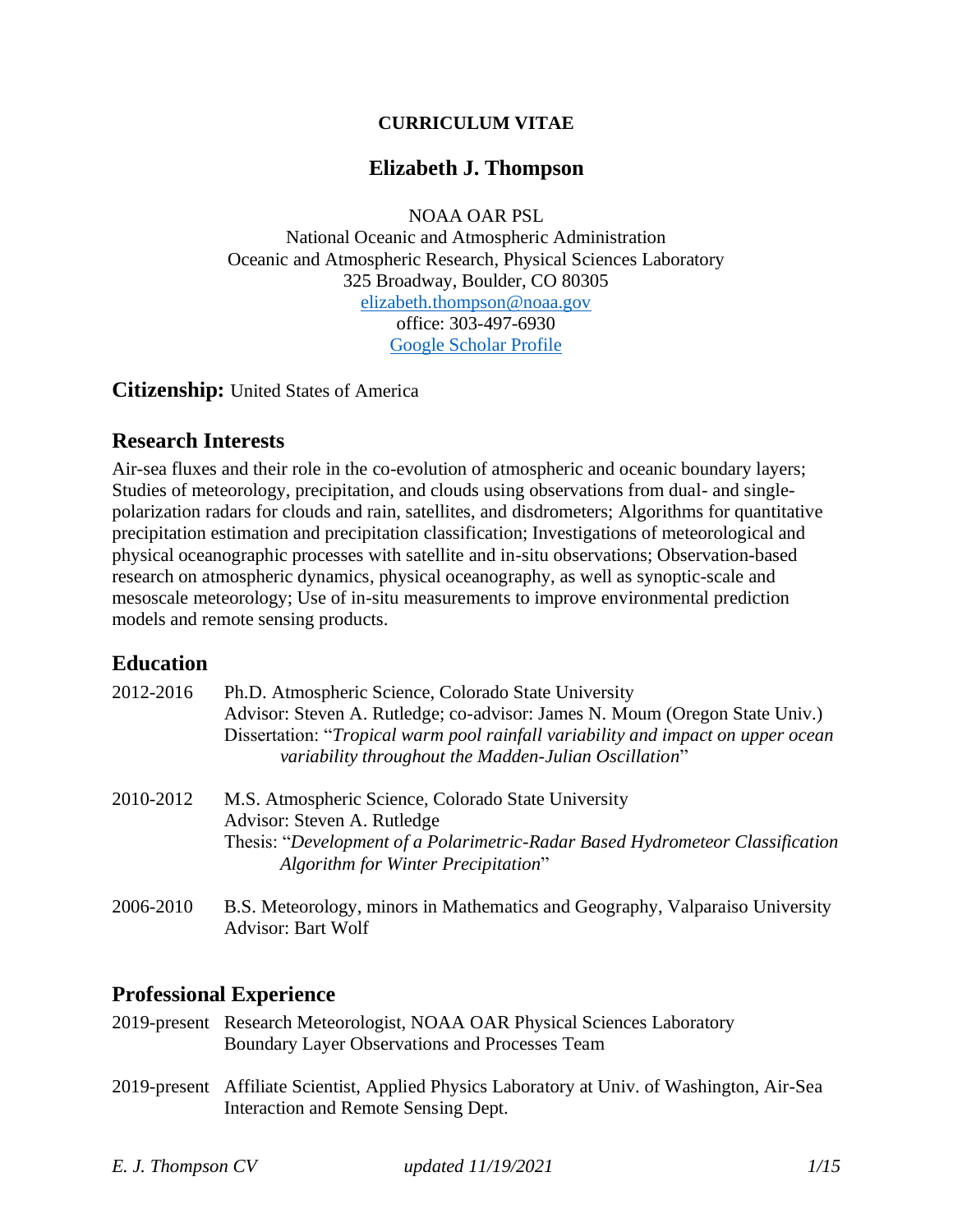| 2018-2019 | Senior Meteorologist, Applied Physics Laboratory at Univ. of Washington, Air-<br>Sea Interaction and Remote Sensing Dept.                                                                        |
|-----------|--------------------------------------------------------------------------------------------------------------------------------------------------------------------------------------------------|
| 2016-2018 | Postdoctoral Research Associate, Applied Physics Laboratory at Univ. of<br>Washington, Air-Sea Interaction and Remote Sensing Dept. Mentors: Kyla<br>Drushka, William E. Asher, Andrew T. Jessup |
| 2010-2016 | Graduate Research Assistant, Colorado State Univ., Radar Meteorology Group,<br>Advisor: Steven A. Rutledge                                                                                       |
| 2014      | Graduate Teaching Assistant, Atmospheric Thermodynamics and Cloud Physics,<br>Supervisor: Prof. Steven A. Rutledge, Colorado State Univ.                                                         |
| 2011-2012 | Graduate Student Representative, Colorado State Univ.                                                                                                                                            |
| 2010      | Environmental Science Interpretation and Visitor Services Assistant, U.S. Forest<br>Service, Chugach National Forest, Glacier Ranger District, Alaska. Mentor:<br>Lezlie Murray                  |
| 2009-2010 | Undergraduate Teaching Assistant, Atmospheric Dynamics, Supervisor: Prof.<br>Teresa Bals-Elsholz, Valparaiso Univ.                                                                               |
| 2009      | Undergraduate Research Assistant. NOAA OAR National Severe Storms Lab,<br>Mentor: Kenneth Howard                                                                                                 |
| 2008      | Student Volunteer, NOAA National Weather Service Weather Forecast Office<br>Baltimore/Washington D.C., Mentor: Steven Zubrick                                                                    |
| 2007      | Undergraduate Research Assistant, NASA/Texas Commission for Environmental<br>Quality and Valparaiso Univ. Tropospheric Ozone Pollution Project, Mentor:<br><b>Gary Morris</b>                    |

# **Field Experiments**

2020 Atlantic Tradewind Ocean- Atmosphere Mesoscale Interaction Campaign (ATOMIC), Jan 6 - Feb 13, role: collected and analyzed observations from SWIFT buoys (Surface Wave Instrument Float with Tracking), wave gliders, R/V Ronald H. Brown, and NOAA P3 aircraft. Observations were taken from the upper ocean mixed layer, ocean surface, air-sea fluxes, clouds, and rain. These were analyzed for gaining a better understanding of coupled boundary layer processes. Gave science presentation at Outreach Day on the ship with Barbados students, Barbados/US Embassy, NOAA Assistant Secretary and Program Managers, EUREC4A scientists, Barbados Coast Guard, scientists from Caribbean Institute of Meteorology and Hydrology. Chief Scientists: Patricia Quinn (NOAA PMEL) and Janet Intieri (NOAA PSL)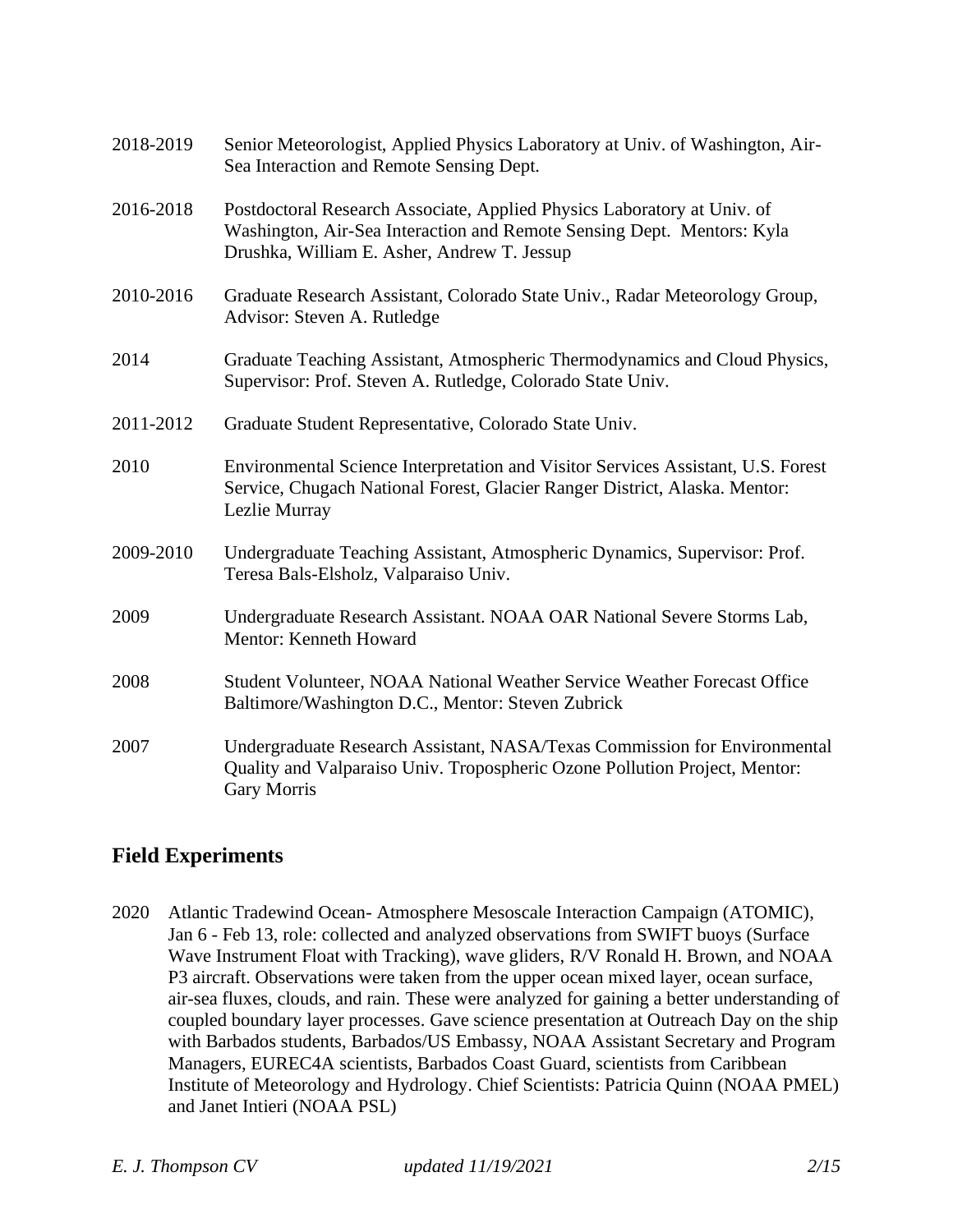- 2019 Propagation of Intra-Seasonal Tropical Oscillations II (PISTON-2), Sept 2 Sept 27, role: collected ship-based oceanographic, air-sea flux, cloud, and rain measurements, analyzed observations for better understanding of coupled boundary layer processes, R/V Sally Ride, Chief Scientist: James N. Moum (OSU)
- 2018 Propagation of Intra-Seasonal Tropical Oscillations I (PISTON-1), Sept 14 Oct 15, role: collected ship-based oceanographic and rain measurements, analyzed all observations for better understanding of coupled boundary layer processes, R/V Thomas G. Thompson, Chief Scientist: James N. Moum (OSU)
- 2017 Salinity Processes in the Upper Ocean Regional Study 2 (SPURS-2), Oct 16 Nov 17, role: collected and analyzed ship-based observations of the upper ocean and lower atmosphere, including radar-based rainfall; also analyzed air-sea fluxes, R/V Roger Revelle, Chief Scientist: Kyla Drushka (APL-UW)
- 2017 UNOLS Chief Scientist Training Cruise: Diurnal Warm Layers in the Great Lakes, June 8 -11, role: collected and analyzed upper ocean and meteorological observations, R/V Blue Heron, co-Chief Scientist: Elizabeth J. Thompson (APL-UW)
- 2016 Salinity Processes in the Upper Ocean Regional Study 2 (SPURS-2), Aug 13 Sept 23, role: collected and analyzed ship-based observations of the upper ocean and lower atmosphere, including radar-based rainfall; also analyzed air-sea fluxes, R/V Roger Revelle, Chief Scientist: Andrew T. Jessup (APL-UW)
- 2011 Dynamics of the Madden-Julian Oscillation (DYNAMO), Nov 3 Dec 13, role: lead radar scientist operating NASA TOGA C-Band Doppler radar used to measure precipitation; analyzed measurements of rain, the upper ocean, the lower atmosphere, and air-sea fluxes, R/V Roger Revelle, Chief Scientist: James N. Moum (OSU)
- 2011 Midlatitude Continental Convective Clouds Experiment (MC3E), May –June, role: launched radiosondes for DOE to test NASA Global Precipitation Measurement satellite algorithms; PI: Steven A. Rutledge (CSU)
- 2009 Engineers Without Borders Valparaiso Univ. Assessment Trip to Tanzania, Africa, May 15-24, role: designed and conducted Geographic Information System (GIS) project to map demographics and deteriorating water canal in primitive village
- 2008 Plains Convective Storms Student Field Study, May 2008, role: lead Doppler radar data interpreter for the forecasting and interception of severe storms in 20-student team; Supervisor: Bart Wolf (Valparaiso Univ.)
- 2007 Texas Commission for Environmental Quality Study (TexAQS II), June-July 2007, role: launched daily ozonesondes to study the atmospheric boundary layer and tropospheric ozone in urban environment of Houston; Supervisor: Gary Morris (Valparaiso Univ.)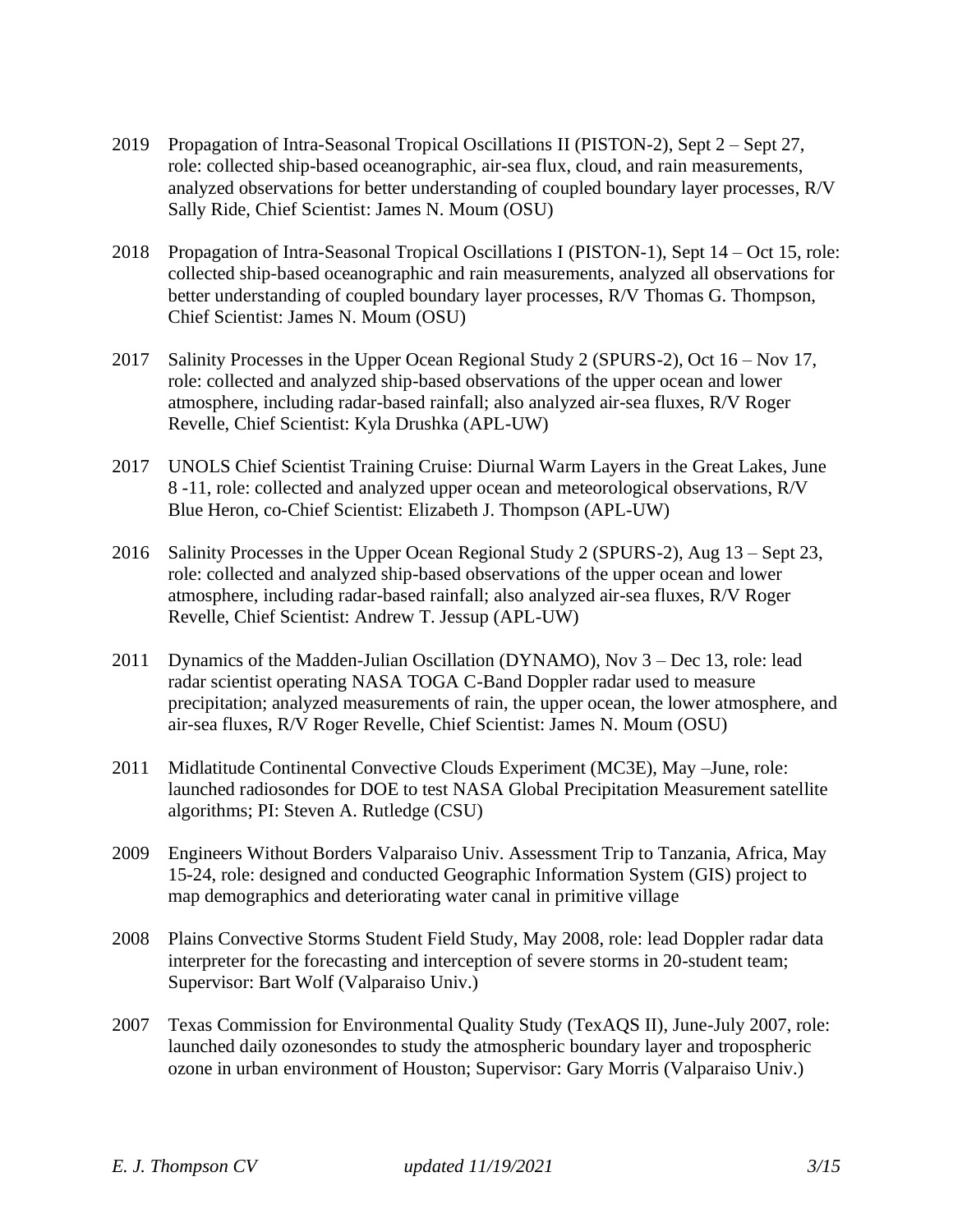## **Publications**

- Iyer, S., J. Thomson, K. Drushka, E. J. Thompson, submitted: Variations in wave slope and momentum flux from wave-current interactions in the tropical trade winds. Journal of Geophysical Research, Oceans, submitted.
- Shackelford, K., C. A. DeMott, P. J van Leeuwan, E. J. Thompson, S. Hagos, submitted: Raininduced stratification of the tropical Indian Ocean and its potential feedbacks ot the atmosphere. Journal of Geophysical Research, Oceans, submitted.
- Brizuela, N., T. M. S. Johnston, M. H. Alford, O. Asselin, D. L. Rudnick, J. N. Moum, E. J. Thompson, S. Wang, C.-Y. Lee, 2021: Mixing, upwelling, and internal wave generation beneath Super Typhoon Mangkhut: a vorticity-divergence view of the ocean response to tropical cyclones. Journal of Geophysical Research: Oceans, submitted.
- Quinn, P. K., Thompson, E.J., Coffman, D. J., Baidar, S., Bariteau, L., Bates, T. S., Bigorre, S., Brewer, A., de Boer, G., de Szoeke, S. P., Drushka, K., Foltz, G. R., Intrieri, J., Iyer, S., Fairall, C. W., Gaston, C. J., Jansen, F., Johnson, J. E., Krüger, O. O., Marchbanks, R. D., Moran, K. P., Noone, D., Pezoa, S., Pincus, R., Plueddemann, A. J., Pöhlker, M. L., Pöschl, U., Quinones Melendez, E., Royer, H. M., Szczodrak, M., Thomson, J., Upchurch, L. M., Zhang, C., Zhang, D., and Zuidema, P.: 2021. Measurements from the RV Ronald H. Brown and related platforms as part of the Atlantic Tradewind Ocean-Atmosphere Mesoscale Interaction Campaign (ATOMIC), Earth Syst. Sci. Data Discuss., [https://doi.org/10.5194/essd-2020-331.](https://essd.copernicus.org/preprints/essd-2020-331/)
- Pincus, R., Fairall, C. W., Bailey, A., Chen, H., Chuang, P. Y., de Boer, G., Feingold, G., Henze, D., Kalen, Q. T., Kazil, J., Leandro, M., Lundry, A., Moran, K., Naeher, D. A., Noone, D., Patel, A. J., Pezoa, S., PopStefanija, I., Thompson, E. J., Warnecke, J., and Zuidema, P, 2021: Observations from the NOAA P-3 aircraft during ATOMIC, Earth Syst. Sci. Data Discuss.<https://doi.org/10.5194/essd-2021-11>
- Stevens, B., and over 292 coauthors, 2021: EUREC4A, Earth Syst. Sci. Data Discuss., <https://doi.org/10.5194/essd-2021-18>
- Jackson, R., Collis, S., Louf, V., Protat, A., Wang, D., Giangrande, S., Thompson, E.J., Dolan, B., Powell, S.W., 2021. The development of rainfall retrievals from radar at Darwin. Atmospheric Measurement Techniques 14, 53–69.<https://doi.org/10.5194/amt-14-53-2021>
- Reverdin, G., A. Supply, K. Drushka, E. J. Thompson, W. E. Asher, 2020. Intense and small freshwater pools from rainfall investigated during SPURS-2 on November 9 2017 in the eastern tropical Pacific. Journal of Geophysical Research: Oceans. 125, e2019JC015558. <https://doi.org/10.1029/2019JC015558>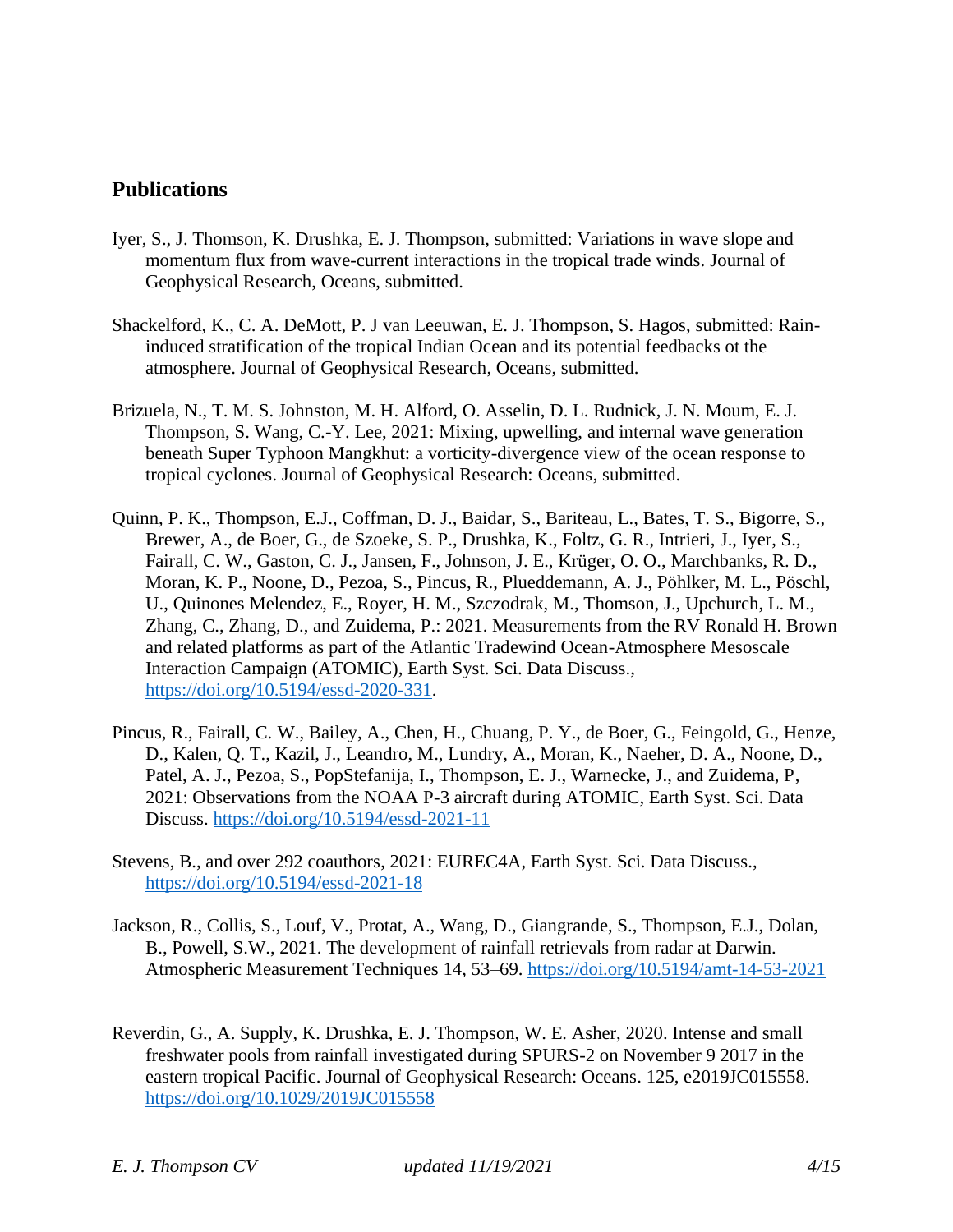- Hagos, S., G.R. Foltz, C. Zhang, E. Thompson, H. Seo, S. Chen, A. Capotondi, K.A. Reed, C. DeMott, and A. Protat, 2020: Atmospheric Convection and Air-Sea Interactions over the Tropical Oceans: Scientific Progress, Challenges and Opportunities. Bull. Amer. Meteor. Soc., 101, E253–E258,<https://doi.org/10.1175/BAMS-D-19-0261.1>
- Thompson E. J., W. E. Asher, A. T. Jessup, K. Drushka, 2019: High-resolution rain maps from an X-band marine radar and their use in understanding ocean freshening. Oceanography 32(2):58–65,<https://doi.org/10.5670/oceanog.2019.213>
- Asher, W. E., K. Drushka, A. T. Jessup, E. J. Thompson, D. Clark, 2019: Estimating raingenerated turbulence at the ocean surface using the Active Controlled-Flux Technique. Oceanography 32(2):108–115,<https://doi.org/10.5670/oceanog.2019.218>
- Drushka, K., W.E. Asher, A.T. Jessup, E.J. Thompson, S. Iyer, and D. Clark, 2019: Capturing fresh layers with the Surface Salinity Profiler. Oceanography 32(2):76–85, <https://doi.org/10.5670/oceanog.2019.215>
- Thompson, E. J., Moum, J. N., Fairall, C. W., & Rutledge, S. A. 2019: Wind limits on rain layers and diurnal warm layers. Journal of Geophysical Research: Oceans, 124, 897- 924. <https://doi.org/10.1029/2018JC014130>
- Dolan, B., B. Fuchs, S. A. Rutledge, E. A. Barnes, E. J. Thompson, 2018: Primary modes of global drop-size distributions. J. Atmos. Sci., 75, 1453–1476, [https://doi.org/10.1175/JAS-](https://doi.org/10.1175/JAS-D-17-0242.1)[D-17-0242.1](https://doi.org/10.1175/JAS-D-17-0242.1)
- Thompson, E. J., S. A. Rutledge, B. Dolan, M. Thurai, and V. Chandrasekar, 2018: Dualpolarization radar rainfall estimation over tropical oceans. J. Appl. Meteor. Climatol., 57, 755–775,<https://doi.org/10.1175/JAMC-D-17-0160.1>
- Thompson, E. J., S. A. Rutledge, B. Dolan, and M. Thurai, 2015: Drop size distributions and radar observations of convective and stratiform rain over the equatorial Indian and west Pacific Oceans. J. Atmos. Sci., 72, 4091-4125.<https://doi.org/10.1175/JAS-D-14-0206.1>
- Moum, J. N., S. P. de Szoeke, W. D. Smyth, J. B. Edson, H. L. DeWitt, A. J. Moulin, E. J. Thompson, C. J. Zappa, S. A. Rutledge, R. H. Johnson, and C. W. Fairall, 2014: Air-sea interactions from MJO westerly wind bursts. Bull. Am. Meteorol. Soc., 95, 1185-1199. <https://doi.org/10.1175/BAMS-D-12-00225.1>
- Thompson, E. J., S. A. Rutledge, B. Dolan, V. Chandrasekar, and B.-L. Cheong, 2014: A dualpolarization radar hydrometeor classification algorithm for winter precipitation. J. Atmos. Oceanic Technol., 31, 1457-1481.<https://doi.org/10.1175/JTECH-D-13-00119.1>
- Willingham, K. M., E. J. Thompson, K. W. Howard, and C. L. Dempsey, 2010: Characteristics of Sonoran Desert microbursts. Weather Forcast., 26, 94-108. <https://doi.org/10.1175/2010WAF2222388.1>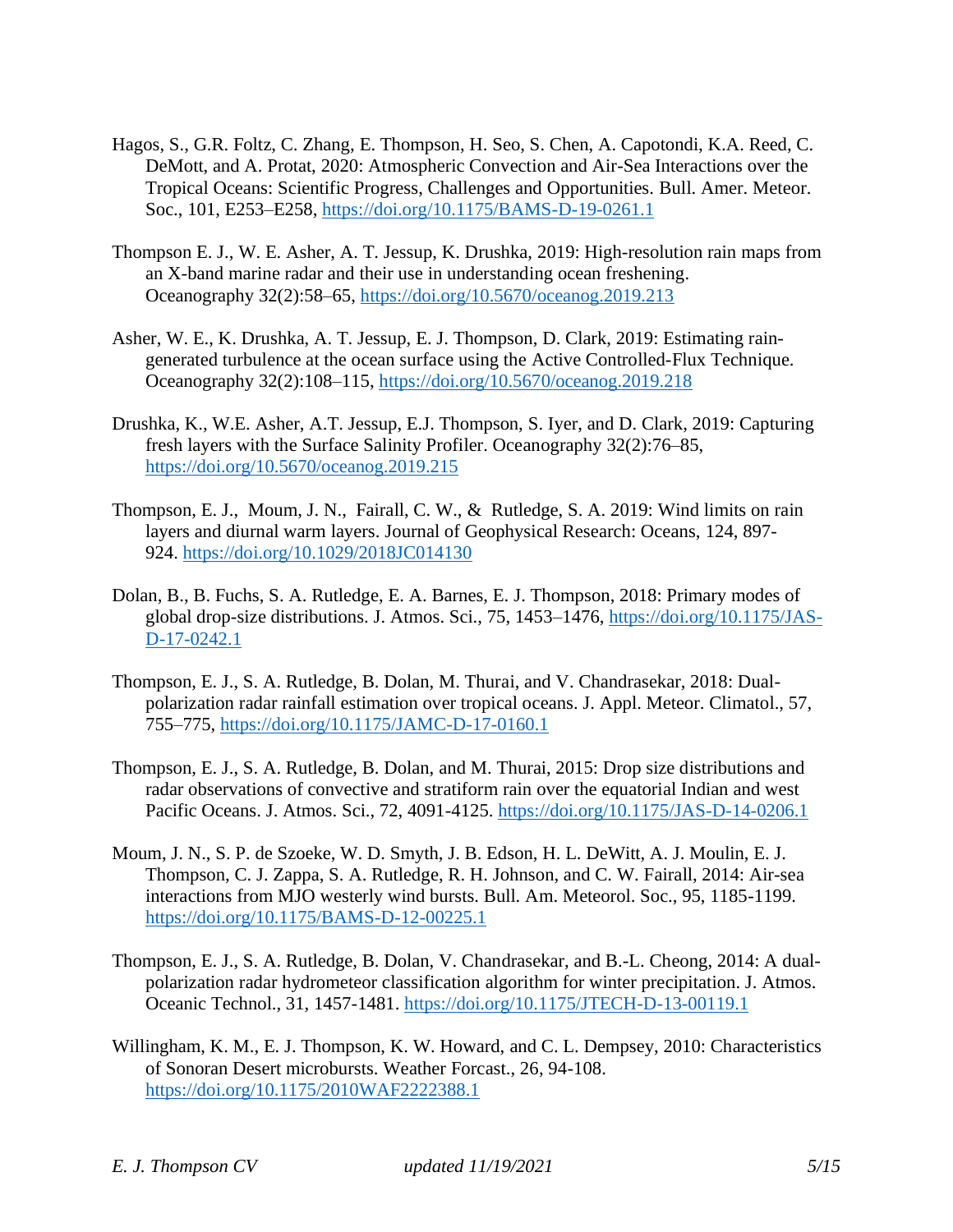# **Code**

Bariteau Ludovic, Blomquist Byron, Fairall Christopher, Thompson Elizabeth, Edson Jim, & Pincus Robert. (2021, July 16). Python implementation of the COARE 3.5 Bulk Air-Sea Flux algorithm (Version v1.1). Zenodo.<http://doi.org/10.5281/zenodo.5110991>

# **Research Grants**

#### *Awarded:*

- PI: NOAA COM/GOMO/CVP, FY 21-24
	- "An Air-Sea Flux, SST, Wave Database from the ATOMIC field program"
- PI: NOAA CPO CVP, FY18-22<sup>\*</sup>co-mentor PhD student "Spatial structure of air-sea interaction in the tropical Atlantic Ocean"
- PI: NASA Precipitation Measurement Mission, FY18-22\*mentor early career scientist "Comparison of oceanic acoustic rain measurements with downscaled IMERG rainfall for the study of air-sea interaction"
- PI: NASA Ocean Salinity Science Team, FY17-22 \*mentor early career scientist "Bridging satellite and in-situ scales of near-surface salinity stratification"
- Co-I: ONR NOPP, FY21-24 "Air-Deployed Wave Buoys for Hurricane Forecast Improvements": led by J. Thomson APL-UW \*providing unfunded effort
- Co-I: NASA Physical Oceanography, FY18-21 \*mentor postdoc "SPURS-2 Synthesis: Multi-scale Integration of Freshwater into the Upper Eastern Pacific Ocean" led by A. Shcherbina, APL-UW
- Collaborator: NSF Physical Oceanography, FY19-21 \*co-mentor MS student "Formation of rain layers in the Warm Pool and their feedbacks to atmospheric convection in an idealized modeling framework" led by C. DeMott, CSU
- Collaborator: NSF Oceanography Technology, FY19-21 "Simultaneous Remote Measurement of Skin and Sub-skin Temperature for USVs and Ships Buoys" by A. Jessup, APL-UW
- Collaborator: NOAA WPO Precipitation Precip Grand Challenge, FY20-21. **"**Boundary-layer and Microphysical Properties of Convective Precipitation in VORTEX-SE" by R. Cifelli NOAA PSL

#### *Past Projects:*

- Co-PI: NOAA WPO Precipitation Prediction Grand Challenge, FY20-21. **"**Identifying physical processes responsible for tropical UFS errors and their relation to UFS week 2-4 precipitation predictability in the western US" with J. Dias NOAA **PSL**
- PI: University of Washington Royalty Research Fund, FY19-20 "The skin and subskin temperature of seas surrounding the Maritime Continent"
- Co-I: NASA Salinity Science Team, FY17-21 "The Generation and Evolution of Near-Surface Salinity Stratification" led by J. Schanze, ESR \* *providing unfunded effort*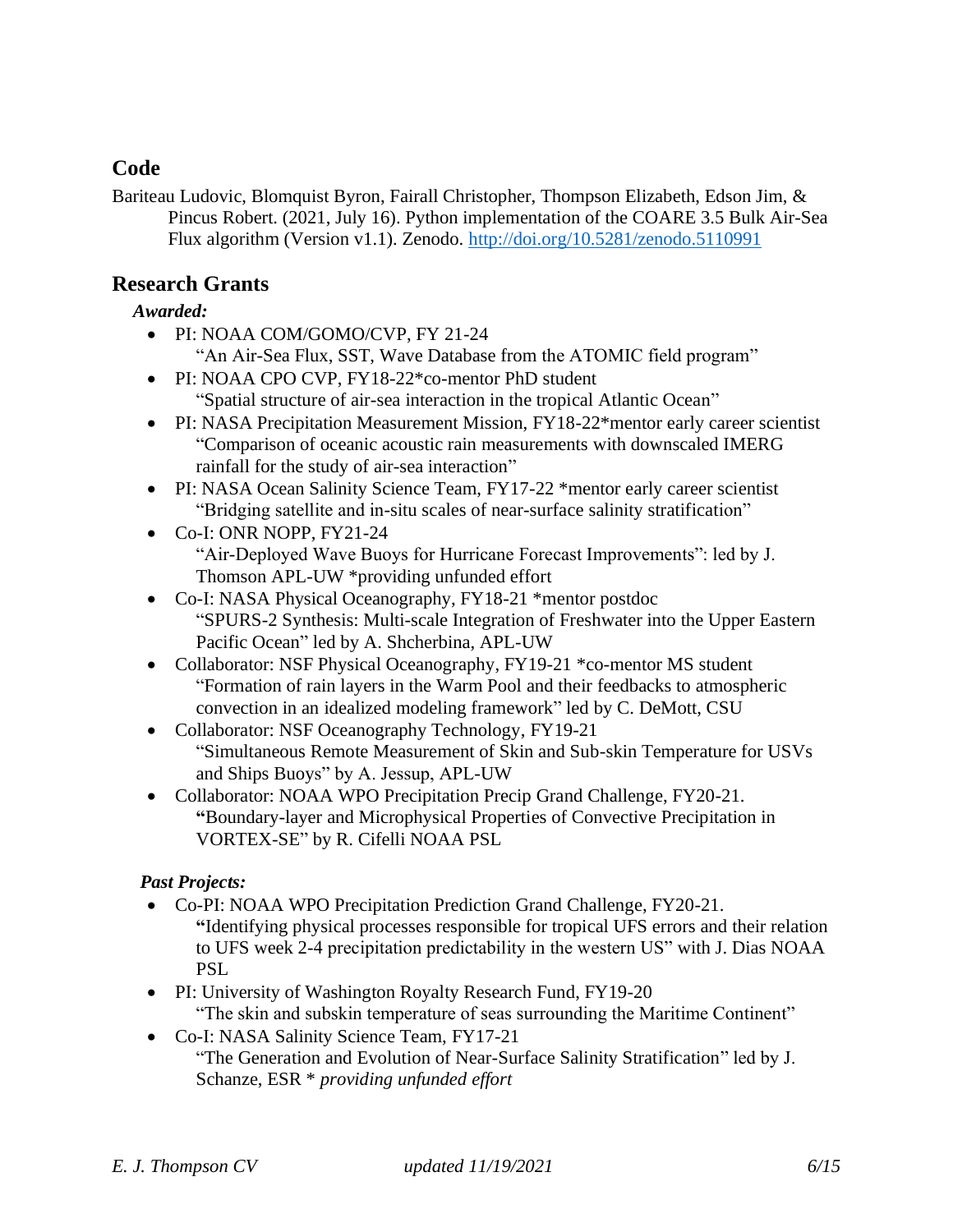## **White Papers**

- 2021 [NOAA-DOE Workshop Report on Interdisciplinary Processes session from 2020](Balmaseda%20M,%20A%20Barros,%20S%20Hagos,%20B%20Kirtman,%20H-Y%20Ma,%20Y%20Ming,%20A%20Pendergrass,%20V%20Tallapragada,%20E%20Thompson.%202020.%20)  [Workshop on Precipitation Predictability and Processes](Balmaseda%20M,%20A%20Barros,%20S%20Hagos,%20B%20Kirtman,%20H-Y%20Ma,%20Y%20Ming,%20A%20Pendergrass,%20V%20Tallapragada,%20E%20Thompson.%202020.%20) Balmaseda M, A Barros, S Hagos, B Kirtman, H-Y Ma, Y Ming, A Pendergrass, V Tallapragada, E Thompson. 2020. "NOAA-DOE Precipitation Processes and Predictability Workshop." U.S. Department of Energy and U.S. Department of Commerce NOAA; DOE/SC-0203; NOAA Technical Report OAR CPO-9.
- 2020 [NOAA Precipitation Prediction Grand Challenge:](https://cpo.noaa.gov/Portals/0/Docs/ESSM/Events/2020/NOAA_DOE_PrecipWorkshopReport_July2021.pdf?ver=2021-07-14-160100-057) Chapter 5 Observations
- 2019 ATOMIC Field Experiment Implementation Plan: Science Themes chapter
- 2019 [US CLIVAR Workshop Report \(later a published manuscript](https://indd.adobe.com/view/a255ef0e-44a0-4eff-8c45-ce876f40d91d) *Hagos et al. 2020*) on [Atmospheric Convection and Air-Sea Interaction over Tropical Oceans](https://indd.adobe.com/view/a255ef0e-44a0-4eff-8c45-ce876f40d91d)

#### **Awards and Honors**

| 2019      | US CLIVAR Early Career Scientist Leadership Award: Processes, Observations, |
|-----------|-----------------------------------------------------------------------------|
|           | Synthesis (US Climate Variability and Predictability Program)               |
| 2016-2018 | <b>APL-UW SEED Postdoctoral Research Fellowship</b>                         |
| 2012-2015 | NSF Graduate Research Fellowship                                            |
| 2010-2011 | <b>AMS</b> Graduate Research Fellowship                                     |
| 2010      | NSF Graduate Research Fellowship Program Honorable Mention                  |
| 2010      | Valparaiso Univ. Eugene M. Rasmussen Meteorology Scholarship and Service    |
|           | Award                                                                       |
| 2008-2010 | NOAA Ernest F. Hollings Undergraduate Scholarship Program                   |
| 2009      | AMS John R. Hope Endowed Scholarship in Atmospheric Sciences                |
| 2009      | NWA Arthur C. Pike Scholarship in Meteorology                               |
| 2008-2009 | Valparaiso Univ. Swim Team Captain                                          |

# **Invited Seminars**

- 2020 NOAA-DOE Precipitation Processes and Predictability Workshop, Keynote Speaker of Interdisciplinary Processes session: ["Atmosphere-Ocean Interactions Related to](https://cpo.noaa.gov/Portals/0/Docs/ESSM/Events/2020/NOAA-DOE-PPPW-presentations/T07_Thompson_OceanAtmosphereInteractionsRelatedToPrecip.pdf?ver=2021-01-11-115453-850)  [Precipitation Predictability"](https://cpo.noaa.gov/Portals/0/Docs/ESSM/Events/2020/NOAA-DOE-PPPW-presentations/T07_Thompson_OceanAtmosphereInteractionsRelatedToPrecip.pdf?ver=2021-01-11-115453-850)
- 2020 AGU Fall Meeting session on Tropical Pacific Observing System (TPOS) In Situ and Remote Sensing Technology: "Observing rain layers, diurnal warm layers, and their impacts in tropical oceans"
- 2018 NASA Coupled Ocean Surface Variables Workshop: "Outstanding questions regarding air-sea interaction and near-surface processes: How can satellites be used to find answers?"
- 2014 University of Oklahoma School of Meteorology: "Development of a Polarimetric Radar Based Hydrometeor Classification Algorithm for Winter"

# **Science Teams and Committee Service**

Scientific Steering Committee, US CLIVAR workshop on The Role of the Gulf Stream in Climate Variability and Predictability, 2021-2022

co-Chair Ocean Best Practices Workshop Session for Surface Solar Radiation. 2020-present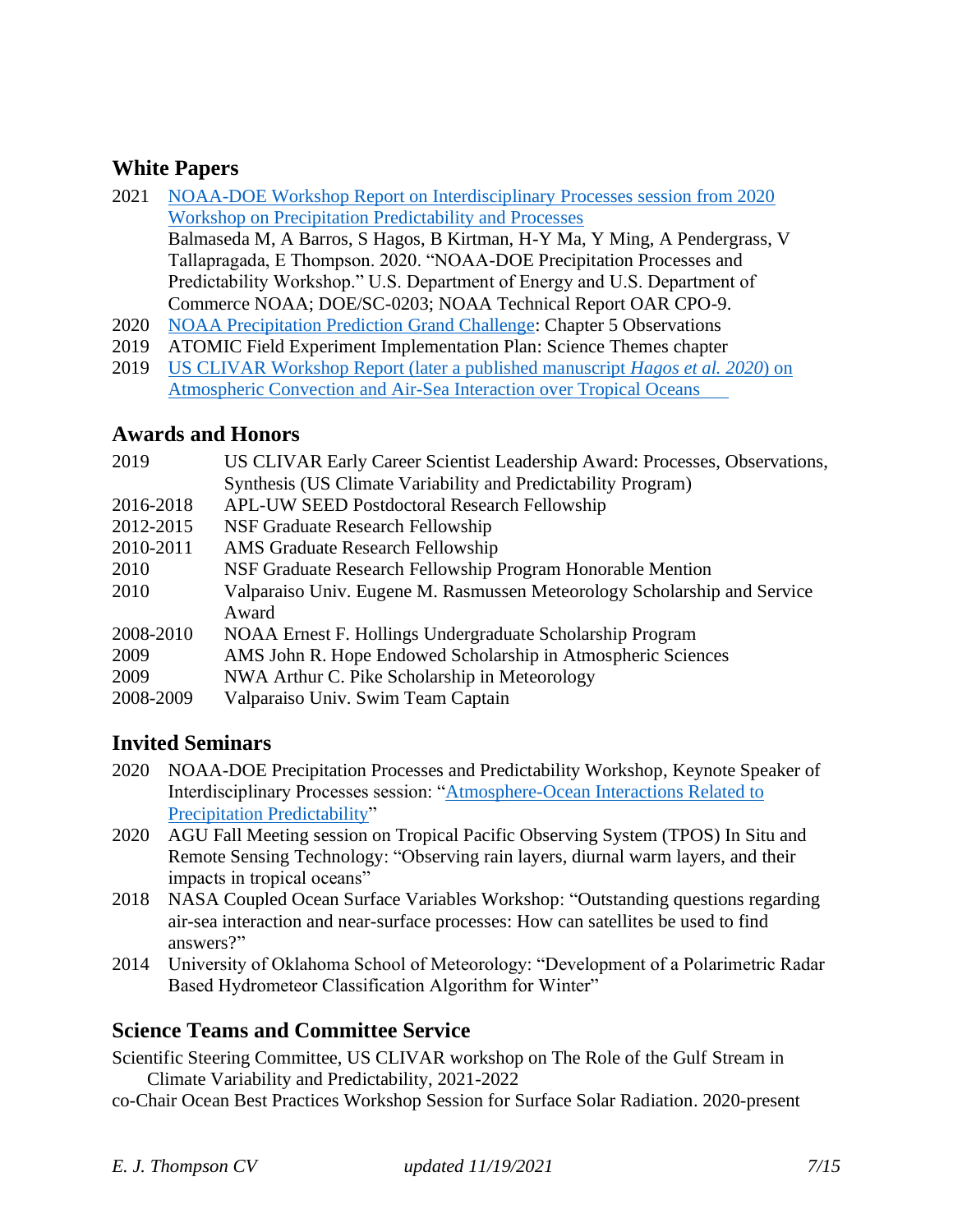- co-Chair 3-day Data Analysis Hackathon from the NOAA ATOMIC field campaign, including converting, organizing, and posting all field campaign datasets into common data format on shared website, planning and leading 3-day virtual event during pandemic, co-leading communication and planning announcements. 2020
- Scientific Steering Committee, US CLIVAR workshop on Atmospheric Convection and Air-Sea Interaction over Tropical Oceans, including co-leading the workshop agenda, breakout discussions, and published summary report; encouraged participation and representation from oceanography. 2018-2020

Member, NASA Ocean Salinity Science Team. 2018-present

Member, NASA Precipitation Measurement Mission Team. 2018-present

Convener, AGU Fall Meeting Session

## **Public Science Article Contributions**

CBS This Morning Saturday: [Study aims to examine links between climate change and clouds](https://www.cbsnews.com/video/study-aims-to-examine-links-between-climate-change-and-clouds/)

- NOAA Research: [New research helps crack the mystery of clouds to improve climate prediction](https://research.noaa.gov/article/ArtMID/587/ArticleID/2788/New-research-helps-crack-the-mystery-of-clouds-to-improve-climate-prediction)
- NOAA Research: [Barbadian students tour NOAA Ship Ronald H. Brown](https://research.noaa.gov/article/ArtMID/587/ArticleID/2588/Barbadian-students-tour-NOAA-Ship-Ronald-H-Brown)
- NOAA Research: [Wave gliders, ocean drifters and drones to help international researchers solve](https://research.noaa.gov/article/ArtMID/587/ArticleID/2582/Wavegliders-ocean-drifters-and-drones-to-help-international-researchers-solve-key-climate-question)  [key climate question](https://research.noaa.gov/article/ArtMID/587/ArticleID/2582/Wavegliders-ocean-drifters-and-drones-to-help-international-researchers-solve-key-climate-question)
- NOAA Research: [NOAA launches major field campaign to improve weather and climate](https://research.noaa.gov/article/ArtMID/587/ArticleID/2577)  [prediction](https://research.noaa.gov/article/ArtMID/587/ArticleID/2577)

NOAA Research: [From the ocean to the clouds: Life on the NOAA ATOMIC mission](https://research.noaa.gov/article/ArtMID/587/ArticleID/2605/From-the-ocean-to-the-clouds-What-life-is-like-on-a-major-NOAA-research-mission) NOAA PSL: [The ATOMIC Field Project](https://psl.noaa.gov/atomic/)

NASA Notes from the Field: [The Salinity Processes in the Upper Ocean Regional Study](https://earthobservatory.nasa.gov/blogs/fromthefield/category/spurs/)  [\(SPURS2\)](https://earthobservatory.nasa.gov/blogs/fromthefield/category/spurs/)

# **Science Mentoring and Outreach**

- Mentor: two summer interns through NOAA Lapenta Undergraduate Research Internship. 2021. Projects included: Air-Sea Boundary Layer Interactions During PISTON and als[o Cloud](https://github.com/ampate/cloudFractionProject)  [Fraction Estimates from Saildrone Sky Cameras during ATOMIC](https://github.com/ampate/cloudFractionProject)
- Volunteer Presenter: NOAA ATOMIC field campaign Outreach Day in Barbados aboard NOAA ship Ronald H. Brown. Gave guided tour of ship oceanographic and atmospheric instrumentation and mission goals to Barbados high school students, Barbados/US Embassy, NOAA Assistant Secretary and Program Managers, EUREC4A scientists, Barbados Coast Guard, and scientists from Caribbean Institute of Meteorology and Hydrology. 2020
- Volunteer Presenter: NOAA PSL "Funtastic" virtual presentation during pandemic to children on ["Ocean Robots"](https://www.psl.noaa.gov/outreach/funtastic-science-talks/). 2020
- Volunteer Presenter: CU CIRES at Home presentation to children during pandemic on ["Ocean-](https://cires.colorado.edu/outreach/scienceathome/thompson)[Atmosphere Interactions: Amphibious Science"](https://cires.colorado.edu/outreach/scienceathome/thompson). Shared on multiple media platforms. 2020
- Volunteer Presenter: NOAA/ONR PISTON field campaign Outreach Day in Taiwan aboard R/V Sally Ride. Gave guided tour of ship oceanographic and atmospheric instrumentation and science mission goals to National Taiwan University students, faculty, and researchers, as well as Taiwan/US Embassy. 2019.
- Mentor and Project Manager: co-mentoring 1 PhD student and 1 postdoc, co-supervising 3 early career scientists. 2019-present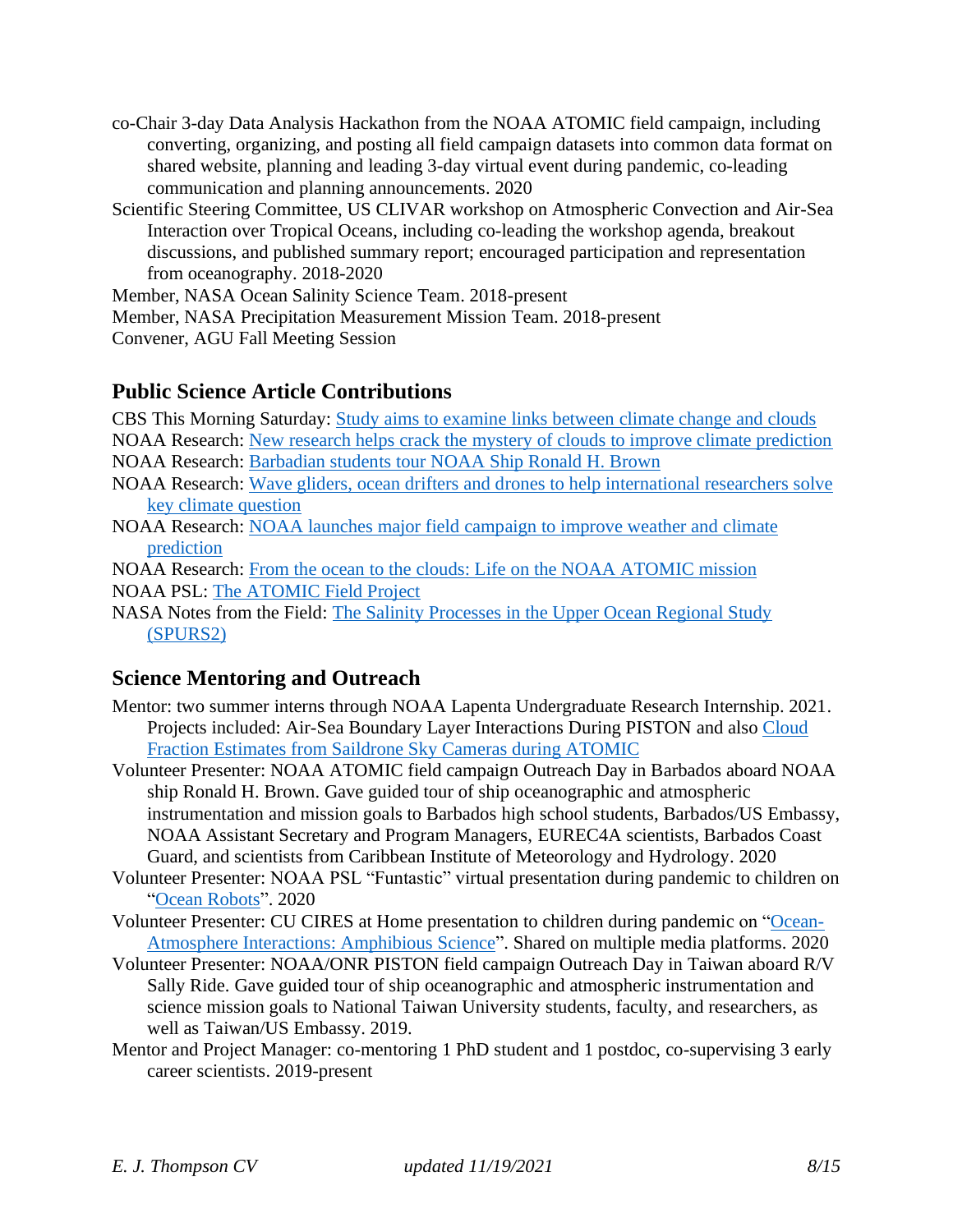- Steering Committee: NOAA ESRL Workplace Advisory Committee, understanding workplace interpersonal issues and promoting workplace respect, unity, and efficiency. 2019-present
- Steering Committee: APL-UW Early Career Principal Investigators, raising awareness about challenges, building community, and advocating for opportunities for early-career oceanographers, meteorologists, and engineers. 2018-present
- Steering Committee and still current member: [SeaTalk](http://psc.apl.washington.edu/HLD/SEATALK/Seatalk.html) at APL-UW aimed at building community between fieldgoers in APL and Oceanography" by addressing and preventing sexual harassment, improving communication techniques and effectively planning for field work at sea. 2017-2019
- Volunteer Presenter at Seattle's Polar Science Weekend: "Waves in the Arctic". 2017
- Volunteer Presenter at Bush School 5th grade: "Life as a Scientist". 2016
- Volunteer Presenter for [PROGRESS: Promoting Geoscience Research, Education and Success,](https://geosciencewomen.org/about-this-program/) PI: Emily Fischer, CSU. Workshops open up valuable professional development opportunities to undergraduate women in the geosciences. 2015
- Mentor of student between middle and high school in meteorology and preparation for college education. 2012-2016
- Tutor: two 7th grader girls for meteorology Olympiad contest, weekly meetings. 2010
- Project co-lead for Engineers Without Border: developing water resources project between Valparaiso University students and community in Tanzania, Africa. 2008-2009

# **Workshop Participation**

- 2021 ESWN Women in Sciences Leadership Workshop
- 2021 NOAA Diversity, Inclusion & Equity: A Culture of Engagement Workshop
- 2021 US CLIVAR Tropical Pacific Ocean Observing Needs for Modeling Workshop
- 2021 NOAA GOMO Integrating Ocean Observations to Improve NOAA's Hurricane Intensity Forecasts \*session moderator
- 2021 [Unlearning Racism in the Geosciences](https://urgeoscience.org/) 8-part curriculum
- 2020 [NOAA-DOE Precipitation Processes and Predictability Workshop](https://cpo.noaa.gov/News/News-Article/ArtMID/6226/ArticleID/2030/NOAA-DOE-Precipitation-Processes-and-Predictability-Workshop) \*keynote speaker
- 2020 ATOMIC Data Analysis Hackathon \*co-Lead
- 2020 NOAA Diversity and Inclusion workshop on Implicit Bias
- 2020 NASA Planetary Boundary Layer Workshop
- 2019 US CLIVAR Atmospheric Convection and Air-Sea Interaction over Tropical Oceans Workshop (NCAR) \*Scientific Steering Committee Member
- 2019 NOAA Engineering Forum (NOAA PMEL): learning to work more successfully with engineers, advocate for their success, retention, and innovation
- 2018 NASA Coupled Ocean Surface Variables Workshop (APL-UW)
- 2017 NASA Global Ocean Salinity and Water Cycle Workshop (WHOI)
- 2017 NASA/GPM OLYMPEX Science Workshop (UW)
- 2017 Cross-cultural Communication Workshop (UW)
- 2016 NASA Coupled Ocean Surface Variables Workshop (APL-UW)
- 2014 NASA Jet Propulsion Laboratory (JPL) Summer School: Using Satellite Observations to Advance Climate Models
- 2011 American Meteorological Society Summer Policy Colloquium (Washington D.C.)

# **Reviews**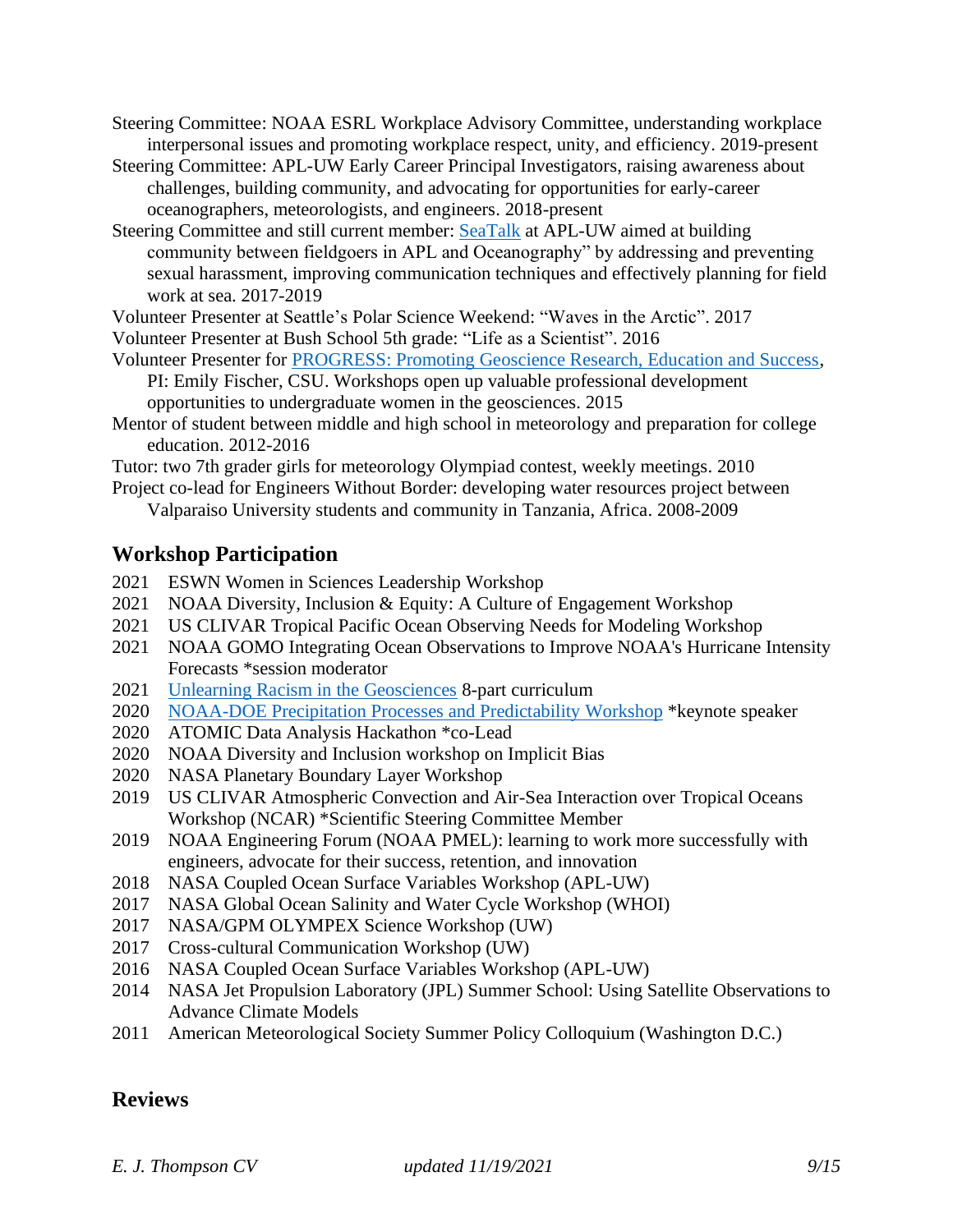- 1-2 proposal panel reviews per year
- Approximately 10 journal article reviews total per year for: *Journal of the Atmospheric Sciences, Journal of Oceanic and Atmospheric Technology, Journal of Applied Meteorology and Climatology, Monthly Weather Review, Journal of Climate, Journal of Physical Oceanography, Weather and Forecasting, Journal of Geophysical Research: Atmospheres, EGU Atmospheric Measurement Technique, Institute of Electrical and Electronics Engineers Sensors Journal*

## **Technological and Instrumentation Expertise**

Led the collection, quality-controlling, processing, and analysis of measurements from sea/land:

- W-, X-, C-, and S-band single and dual polarization Doppler radars and ceilometer lidars (precipitation, clouds, wind, atmospheric boundary layer)
- X-band marine navigation radar (precipitation)
- 2D-video and optical disdrometers: ground and ship-based (raindrop size distributions)
- air-sea turbulent fluxes over ocean (bulk, eddy covariance, inertial dissipation)
- surface meteorology over ocean (wind, humidity, pressure, temperature)
- surface radiation over ocean (solar, infrared)
- sea surface temperature (infrared radiometer, sea snake, throughflow ports)
- radiosondes (meteorological data and ozone concentration as functions of height)
- ocean CTDs: underway, profiling, through-flow on hull, towed from ship (ocean temperature, salinity, velocity)

# **Presentations**

- Zuidema, P. and many coauthors including E. J. Thompson, 2021: The Atlantic Tradewind Ocean-Atmosphere Mesoscale Interaction Campaign (ATOMIC): plumbing the ocean depths and probing the atmosphere. AGU Fall Meeting, oral.
- Karstensen, J., and many coauthors including E. J. Thompson, 2021: The EUREC4A Ocean/Atmosphere campaign: status. AGU Fall Meeting, oral.
- Zhang, D., and many coauthors including E. J. Thompson, 2021: Air-sea heat and momentum fluxes measured by uncrewed surface vehicles during EUREC4A/ATOMIC. AGU Fall Meeting, oral.
- Pate, A., E. J. Thompson, D. Zhang, 2021: Cloud fraction estimates from saildrone sky cameras during ATOMIC. AGU Fall Meeting, poster.
- Penunuri, A., E. J. Thompson, C. Zhang, 2021: Air-sea boundary layer interactions during PISTON. AGU Fall Meeting, poster.
- Reid, J., and many coauthors including E. J. Thompson, 2021: Aerosol Vertical Transport, Exchange, and Transformation in the Maritime Southeast Asia: Observations and Implications from CAMP2EX and PISTON. AGU Fall Meeting, oral.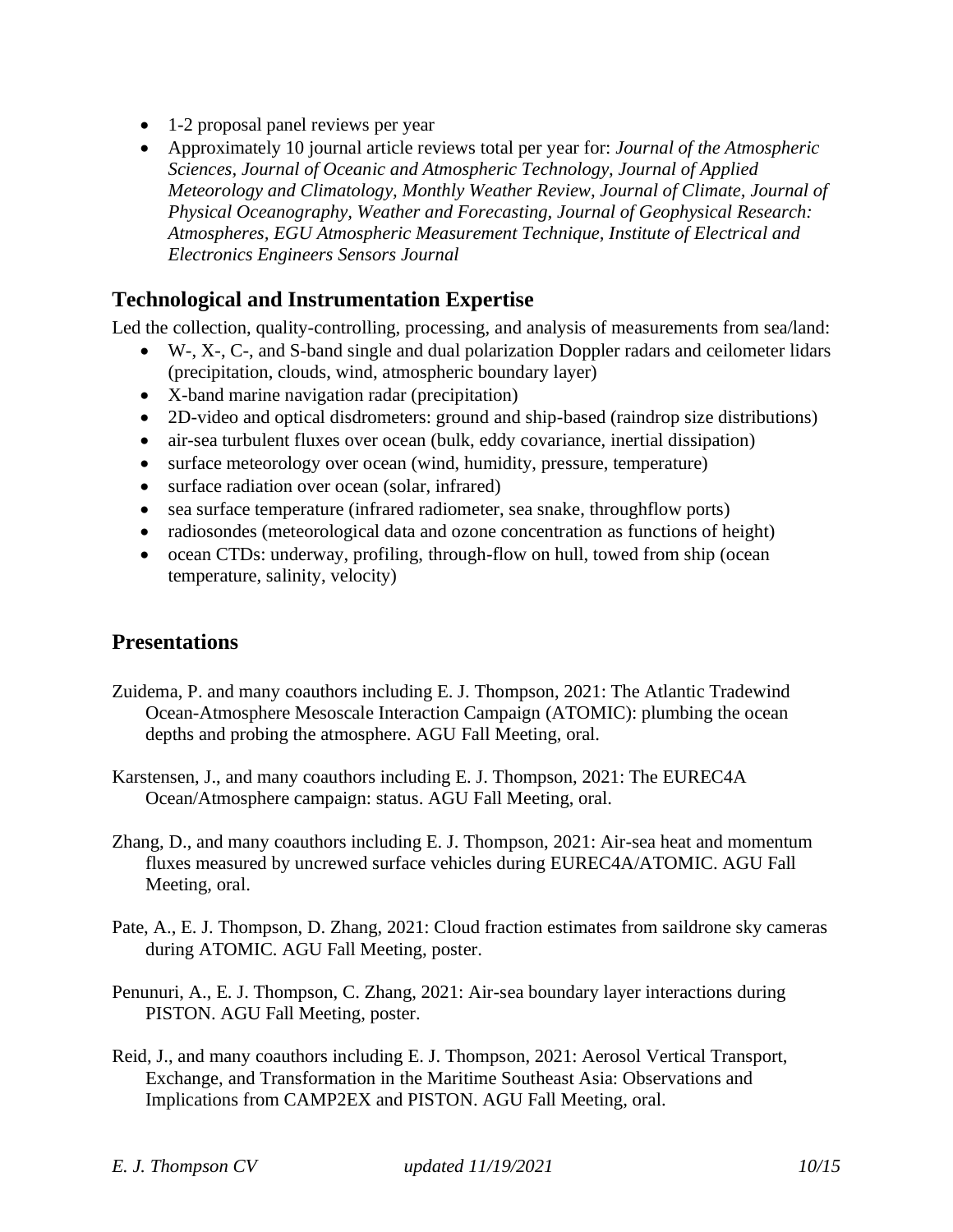- Thompson, E.J., J. N. Moum, C. W. Fairall, S. A. Rutledge, 2021: Air-sea flux responses to warm or fresh ocean surface stable layers: measured processes and modeling considerations. US CLIVAR Workshop - Tropical Pacific Observing Needs to Advance Process Understanding and Representation in Models, virtual, poster.
- Thompson, E.J., J. N. Moum, C. W. Fairall, S. A. Rutledge, Wind limits on Ocean Rain Layers and Diurnal Warm Layers. AMS 34<sup>th</sup> Conference on Hurricanes and Tropical Meteorology, virtual, poster.
- Chen, H., E. J. Thompson, 2021: Reducing uncertainty in satellite precipitation estimates using machine learning. AMS Annual Meeting, virtual, poster

Thomson, J., S. Iyer, K. Drushka, E. J. Thompson, 2020: Mesoscale air-sea interactions observed by autonomous platforms during ATOMIC. AGU Fall Meeting, virtual, poster.

Thompson, E.J., and many coauthors, 2020: [Observing](https://agu2020fallmeeting-agu.ipostersessions.com/?s=F5-09-89-8A-5F-8B-E3-12-94-DD-C5-F4-72-CE-BB-C6) rain layers, diurnal warm layers, and their [impacts](https://agu2020fallmeeting-agu.ipostersessions.com/?s=F5-09-89-8A-5F-8B-E3-12-94-DD-C5-F4-72-CE-BB-C6) in tropical oceans. AGU Fall Meeting, virtual, poster \*invited

Fairall, C.W., E. J. Thompson, B. Blomquist, L. Bariteau, S. Pezoa, 2020: [Surface](https://agu.confex.com/agu/fm20/meetingapp.cgi/Home/Paper/703077) Energy Budgets in [MISOBOB](https://agu.confex.com/agu/fm20/meetingapp.cgi/Home/Paper/703077) and PISTON. AGU Fall Meeting, virtual, oral.

Maring, H. B., J. S. Ried, and many coauthors including E. J. Thompson, 2020: The Rock [Matrix](https://agu.confex.com/agu/fm20/meetingapp.cgi/Home/Paper/702373) Around CAMP<sup>2</sup>Ex's [Gemstones:](https://agu.confex.com/agu/fm20/meetingapp.cgi/Home/Paper/702373) The Value of the Apparently Mundane in Shaping Earth System [Observation.](https://agu.confex.com/agu/fm20/meetingapp.cgi/Home/Paper/702373) AGU Fall Meeting, virtual, oral.

Thomson, J.M., S. Iyer, K. Drushka, E.J. Thompson, 2020: Mesoscale Air-Sea [Interactions](https://agu2020fallmeeting-agu.ipostersessions.com/?s=D0-A6-D7-9F-88-D1-77-99-CB-EB-99-34-97-8F-92-BD) Observed by [Autonomous](https://agu2020fallmeeting-agu.ipostersessions.com/?s=D0-A6-D7-9F-88-D1-77-99-CB-EB-99-34-97-8F-92-BD) Platforms During ATOMIC. AGU Fall Meeting, virtual, poster.

Chen, H., R. Cifelli, P. Xie, E.J. Thompson, 2020: Improving [GOES-R/ABI](https://agu2020fallmeeting-agu.ipostersessions.com/?s=7F-70-5B-A9-3A-49-42-82-03-65-5D-47-E4-12-9F-93) rainfall estimates with [ground-based](https://agu2020fallmeeting-agu.ipostersessions.com/?s=7F-70-5B-A9-3A-49-42-82-03-65-5D-47-E4-12-9F-93) radar observations using machine learning. AGU Fall Meeting, virtual, poster.

Thompson, E.J. 2020: [Air Sea Interactions Related to Precipitation Predictability and Bias.](https://cpo.noaa.gov/Portals/0/Docs/ESSM/Events/2020/NOAA-DOE-PPPW-presentations/T07_Thompson_OceanAtmosphereInteractionsRelatedToPrecip.pdf) NOAA-DOE Workshop on Precipitation Predictability and Processes, virtual, oral \*invited

Thompson, E. J., and coauthors, 2020: Spatial Variability of Air-Sea Interaction and Coupled [Boundary Layers Observed During ATOMIC.](https://psl.noaa.gov/seminars/Abstracts/2020/451.html) NOAA PSL Flash Seminar, oral.

Thompson, E.J., J. N. Moum, C. W. Fairall, S. A. Rutledge, 2020: Wind Limits on Rain Layers and Diurnal Warm Layers. Ocean Sciences Meeting, San Diego, CA, poster.

Thompson, E.J., J. N. Moum, C. W. Fairall, S. A. Rutledge, 2020: Wind Limits on Rain Layers and Diurnal Warm Layers. Ocean Sciences Meeting, San Diego, CA, poster.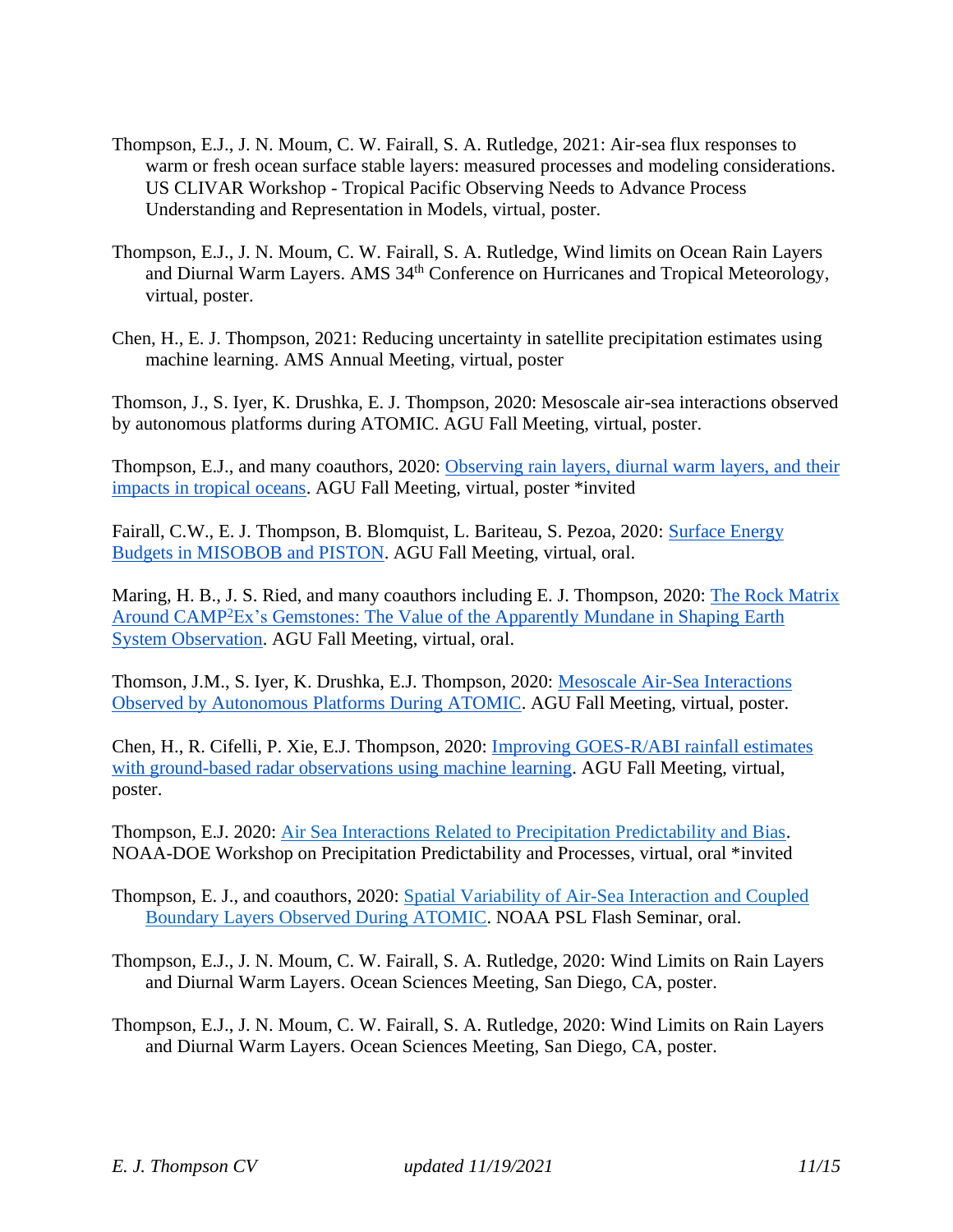- Schanze, J. J., S. R Springer, E. J. Thompson, G. S. E. Lagerloef, and R. W. Schmitt, 2020: Salinity Physics in the ITCZ - Modelling of Freshwater Lenses Constrained by In Situ Observations. Ocean Sciences Meeting, San Diego, CA, oral.
- Thompson, E. J., and coauthors, 2020: [Ship observations and autonomous ocean/air-sea](https://psl.noaa.gov/atomic/pdf/presentations/ATOMIC_ship_UAV_ET.pdf)  [observations during ATOMIC.](https://psl.noaa.gov/atomic/pdf/presentations/ATOMIC_ship_UAV_ET.pdf) NOAA PSL Flash Seminar, oral
- Jackson, R. C., S. M. Collis, Y. Feng, V. Louf, A. Protat, E. J. Thompson, B. Dolan, S. W. Powell, S. E. Giangrande, R. J. Warren, 2019: The influence of large scale forcing on the diurnal cycle of rainfall over Darwin: observations and modeling. AGU Fall Meeting, San Francisco, CA, poster.
- Thompson, E.J., J. N. Moum, C. W. Fairall, S. A. Rutledge, 2019: Wind Limits on Rain Layers and Diurnal Warm Layers. CLIVAR Workshop: Atmospheric Convection and Air-Sea Interactions over Tropical Oceans, Boulder, CO, poster
- Thompson, E. J., J. Thomson, 2018: Air-Sea Interaction during EUREC4A: Spatially distributed observations. Planning Workshop for the Atlantic Trade wind Ocean-Atmosphere Mesoscale Interaction Campaign (ATOMIC), Boulder, CO, oral
- Thompson, E. J., and M. Bourassa, 2018: Outstanding questions regarding air-sea interaction and near-surface processes, and how satellites can be used to find answers. NASA Coupled Surface Variables Workshop, Seattle, WA, oral (invited)
- Thompson, E. J., 2018: Salinity Stratification by Rain during SPURS-2. Synthesis Meeting for the Salinity Processes Upper Ocean Regional Study 2 Experiment, La Jolla, CA, oral.
- Thompson, E. J., K. Drushka, W. E. Asher, A. T. Jessup, J. J. Schanze and D. Clark, 2018: How is salinity stratification affected by surrounding precipitation variability? AGU Ocean Sciences, Portland, OR, oral
- K. Drushka, W. E. Asher, E. J. Thompson, S. Iyer, A. T. Jessup, and D. Clark, 2018: A mechanistic synthesis of turbulence measurements made during SPURS-2. AGU Ocean Sciences, Portland, OR, oral
- W. E. Asher, Kyla Drushka, E. J. Thompson, S. Iyer, A. T. Jessup, and D. Clark, 2018: Raingenerated ocean surface turbulence and salinity stratification. AGU Ocean Sciences, Portland, OR, poster
- Schanze, J. J., S. R Springer, G. S E. Lagerloef, and E. J. Thompson, 2018: The Physics of Very-Near Surface Salinity Stratification and its Effects on Satellite Salinity. AGU Ocean Sciences, Portland, OR, oral
- Thompson, E. J., J. Thomson, 2017: Air-Sea Interaction during EUREC4A: SWIFT Buoys, Wave Glider, and Underway Ship Measurements, Meeting for the Elucidating the Role of Cloud-Circulation Coupling in Climate Campaign (EUREC4A), New Orleans, LA, oral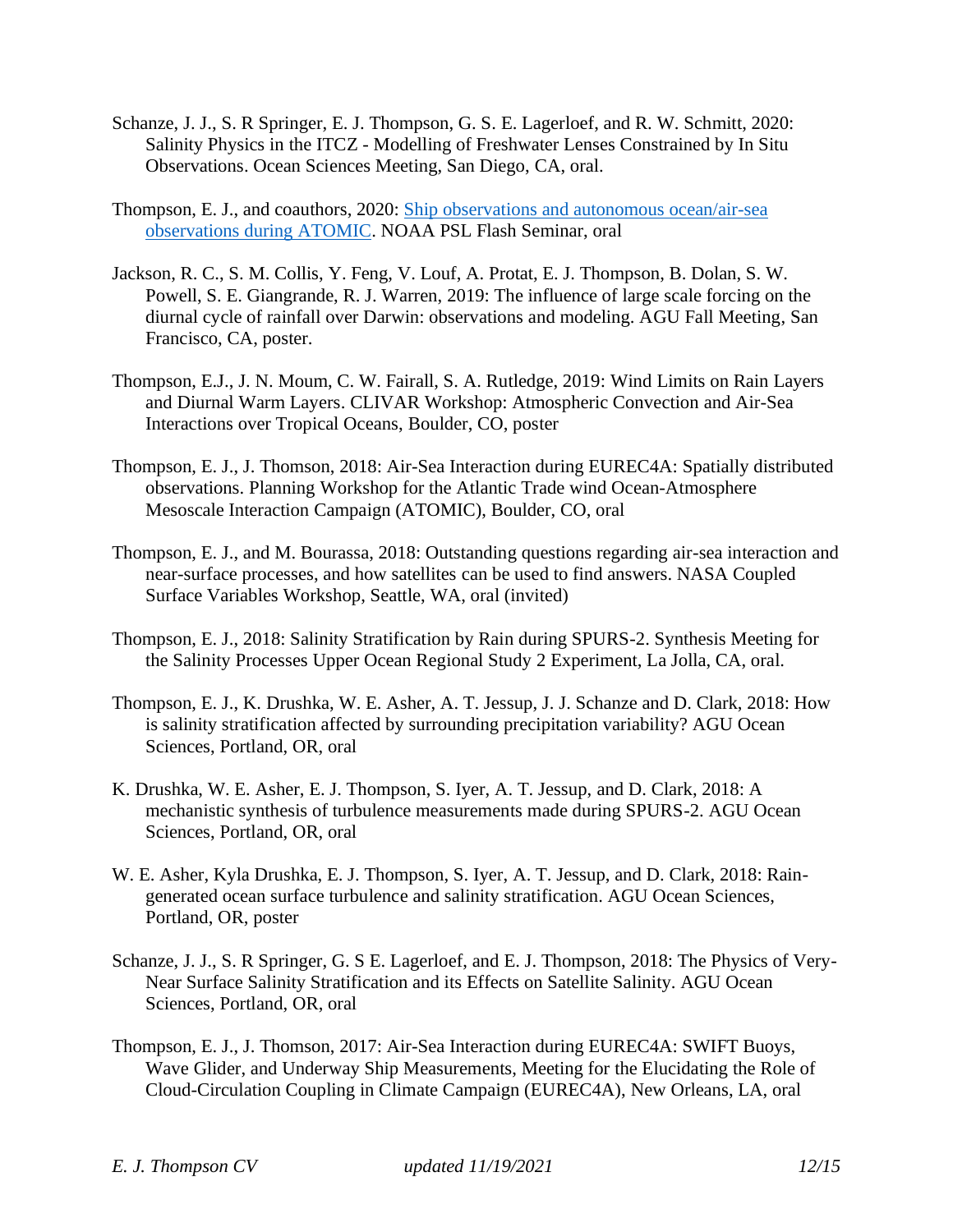- Thompson, E. J., K. Drushka, W. E. Asher, A. T. Jessup, J. J. Schanze and D. Clark, 2017: Utility of shipborne disdrometer and marine navigation radar observations during convective and stratiform rain. AMS 38th Conference on Radar Meteorology, Chicago, IL, oral: <https://ams.confex.com/ams/38RADAR/meetingapp.cgi/Paper/321223>
- Thompson, E. J., K. Drushka, W. E. Asher, J. J. Schanze, A. T. Jessup, and D. Clark, 2017: Predictability of tropical freshwater lenses due to convective and stratiform rain during SPURS-2. Global Ocean Salinity and Water Cycle Workshop, Woods Hole Oceanographic Institution, Woods Hole, MA, oral
- Thompson, E. J., K. Drushka, W. E. Asher, J. J. Schanze, A. T. Jessup, and D. Clark, 2017: Satellite Rain Rate from IMERG as a Predictor for Salinity Stratification in the Upper Meter of the Ocean during SPURS-2 Rain Events. AMS Annual Meeting, Seattle, WA, poster
- Drushka, K., W. E. Asher, E. J. Thompson, A.T. Jessup, D. Clark, 2017: Observations of nearsurface fresh layers during SPURS-2. European Geophysical Union General Assembly Conference Abstracts 19, 10658, oral
- Thompson, E. J., S. A. Rutledge, B. Dolan, M. Thurai, V. Chandrasekar, 2017: Dual-polarization radar rainfall estimation over warm tropical oceans. AMS Annual Meeting, Seattle, WA, poster
- Asher, W. E., E. J. Thompson, K. Drushka, A. T. Jessup, J. J. Schanze, D. Clark, 2016: Comparing spatial scales of IMERG rain with depth-resolved near-surface salinity structure as measured during the SPURS-2 experiment. AGU Fall Meeting, San Francisco, CA, poster
- Thompson, E. J., W. E. Asher, K. Drushka, A. T. Jessup, J. J. Schanze, D. Clark, 2016: Rain Rate from IMERG as a Predictor for Salinity Stratification in the Upper Meter of the Ocean during SPURS-2 Rain Events. AGU Fall Meeting, San Francisco, CA, oral
- Thompson, E. J., S. A. Rutledge, J. N. Moum, C. W. Fairall, 2016: Rain-formed and diurnal warming-formed near-surface ocean mixed layers: impacts on SST throughout the MJO. AMS 31st Conference on Hurricanes and Tropical Meteorology, San Juan, PR, oral: <https://ams.confex.com/ams/32Hurr/webprogram/meeting.html#Friday1>
- Timothy J. Lang, NASA/MSFC, Huntsville, AL; and B. Dolan, B. Fuchs, P. Hein, E. J. Thompson, S. Collis, J. Helmus, and N. Guy, 2015, Marshall Space Flight Center and the open-source radar software revolution. AMS 37th Conference on Radar Meteorology, Norman, OK, oral
- Michael J. Dixon, NCAR, Boulder, CO; and J. W. Wilson, T. M. Weckwerth, D. Albo, and E. J. Thompson, 2015, A dual-polarization QPE method based on the NCAR Particle ID algorithm - description and preliminary results. AMS 37th Conference on Radar Meteorology, Norman, OK, oral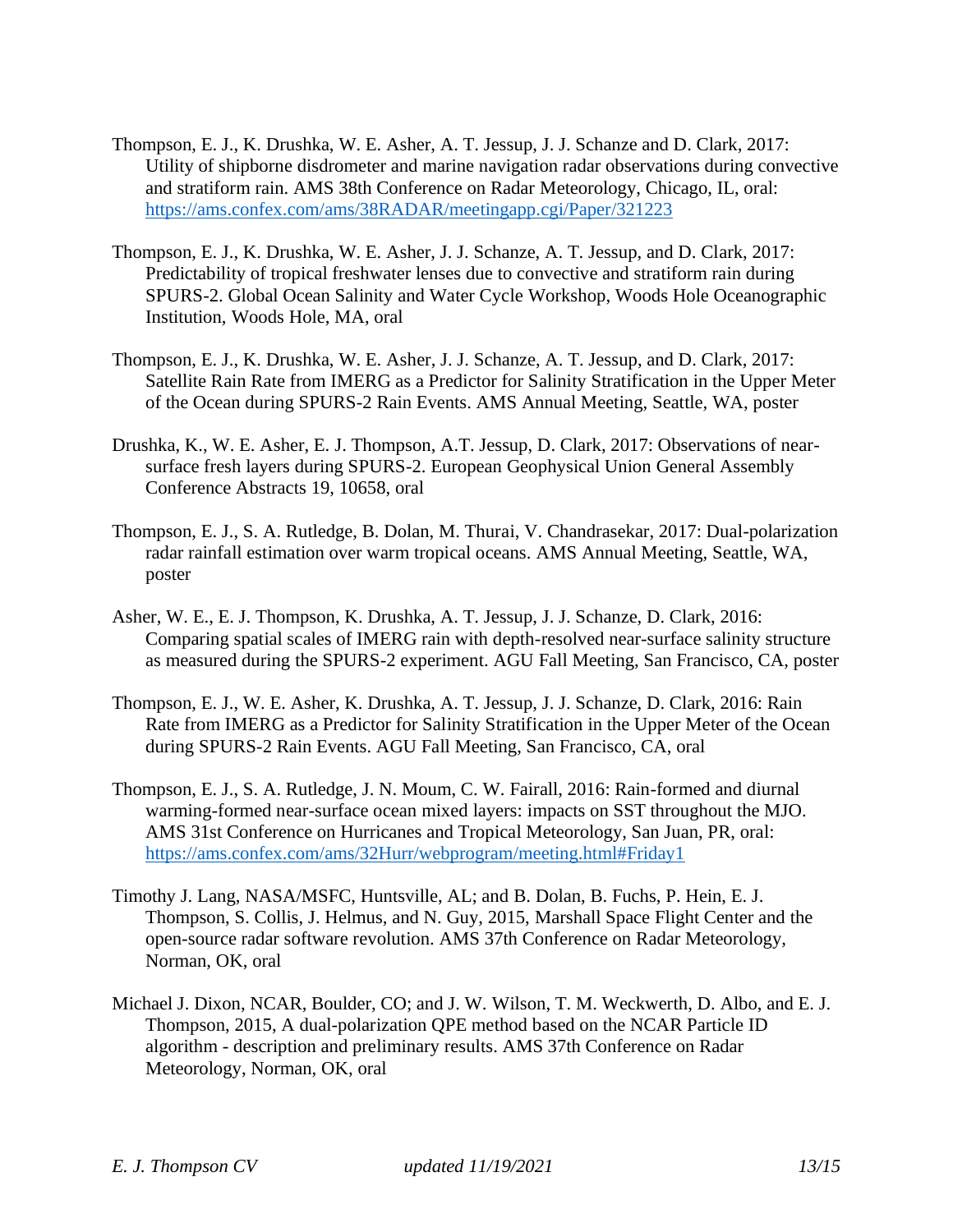- Thompson, E. J., S. A. Rutledge, 2015: Potential Benefits of Dual-Polarization Radar during SPURS-2: Mesoscale Precipitation Patterns in the Eastern Pacific Ocean. Planning Meeting for the NASA Salinity Processes Upper Ocean Regional Study 2 Experiment, La Jolla, CA, oral
- Thompson, E. J., S. A. Rutledge, J. N. Moum, C. W. Fairall, 2014 Influence of precipitating systems on upper Indian Ocean stability during DYNAMO. AGU Fall Meeting, San Francisco, CA, poster
- Thompson, E. J., J. M. Peters, R. S. Schumacher, S. A. Rutledge, 2014: Explaining low convective echo top heights during a strong DYNAMO westerly wind burst. AMS 31st Conference on Hurricanes and Tropical Meteorology, San Diego, CA, poster
- Thompson, E. J., S. Rutledge, J. N. Moum, C. W. Fairall, S. P. de Szoeke, A. Brewer, 2014 Oceanic influence of atmospheric cold pools during DYNAMO. AMS 31st Conference on Hurricanes and Tropical Meteorology, San Diego, CA, oral
- Thompson, E. J., S. A. Rutledge, B. Dolan, R. A. Rilling, M. Dixon, S. M. Ellis, and W. Xu, 2013: Radar Rainfall estimation during DYNAMO. AMS 36th Conference on Radar Meteorology, Breckenridge, CO, poster
- Thompson, E. J., S. A. Rutledge, B. Dolan, V. Chandrasekar, and B. L. Cheong, 2013: A dualpolarization radar hydrometeor classification algorithm for winter precipitation. AMS 36th Conference on Radar Meteorology, Breckenridge, CO, oral: <https://ams.confex.com/ams/36Radar/webprogram/Paper228449.html>
- Thompson, E. J., S. Rutledge, Timothy. J. Lang, 2012. Radar analysis of precipitation influenced by tropical cyclone-MJO interaction during DYNAMO. AGU Fall Meeting, San Francisco, CA, oral
- Morris, G.A., D. Martins, A. Thompson, A. Reed, E. Joseph, and E. Thompson, 2012: The impact of radiosonde pressure sensor errors on ozone profiles and columns as reported by ozonesondes, Quadrennial Ozone Symposium, Toronto, Canada.
- Thompson E. J., K. M. Willingham, K. W. Howard, 2010. Characteristics of Sonoran Desert Microbursts. AMS Annual Meeting, Atlanta, GA, oral
- Thompson, E. J., Brian J. Lasorsa and Steven M. Zubrick, 2009: The February 2007 Valentine's Day Storm: Diagnosis and Impact on the Washington, DC Area. AMS Annual Meeting, Student Conference, Phoenix, AZ, poster
- Thompson, E. J., S. A. Rogowski, S. M. Zubrick, S. A. Listemaa, 2008: Analysis of 4 July 2006 Washington, DC Severe Thunderstorm: Overview with Synoptic and Mesoscale Assessment, 33rd Annual National Weather Association Meeting, Student Conference, Louisville, KY, poster (award winner)